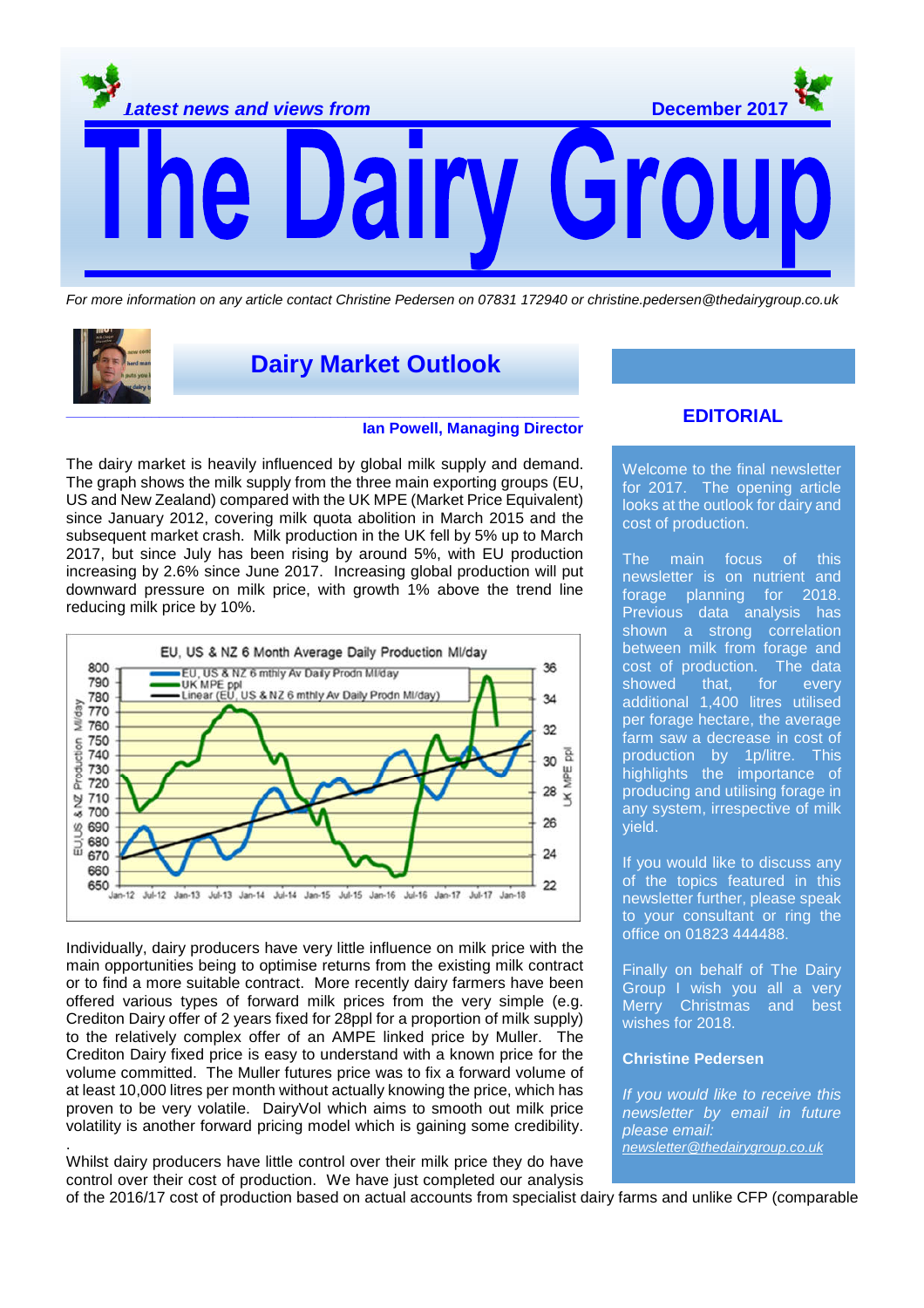farm profit) includes rent and finance. The average cost of production in 2016/17 fell by 0.5ppl to 29.6ppl, but due to a very low average milk price of 22.9ppl resulted in a loss after family labour of 4.2ppl. Our Top 25% cost of production was 26.3ppl, which was 3.2ppl below the average, but still gave a loss after family labour of 1ppl. The range in cost of production was 11.8ppl from 25.1ppl to 36.9ppl, with the lowest cost producers operating all year round calving with high output whilst the higher cost producers mainly due to low output or high finance and depreciation from robot based systems.

The recent AHDB report on optimal dairy systems does suggest that a wide range of systems might be optimal from block calving to all year round and AHDB set out some Key Performance Indicators for all the systems. The starting point for any dairy business is to carry out a SWOT analysis, including benchmarking of physical and financial performance with the Top 25% to identify strengths and weaknesses and the opportunities for improvement. Changing system may be one of the options, but any change should be budgeted carefully as there is invariably a cost to change, whereas improvements to the current system may be as cost effective.

**Ian is responsible for MCi (our dairy cost database), our milk price model and works with clients across southern England. He can be contacted on 07831 617952.** 



# **Nutrient Planning in 2018**

#### **Becky Tavernor, Senior Dairy Business Consultant**

As a company we are in the process of upgrading the way in which we handle NVZ recording for clients. The Fertiliser Handbook (also known as RB209) was updated earlier this year and some major improvements were made to grassland fertiliser recommendations. Historically this has been a complicated process involving cow yields, feed rate etc. to attempt to estimate the contribution necessary from grass to the diet. We have always felt that this process was a little 'back-to-front '; it makes much more sense to look at how we can maximise the contribution of forage into the diet and then look at feed rate! Thankfully the fertiliser handbook update means that the official fertiliser recommendation system for grassland now agrees with our common sense approach. In the past we have always used PLANET software for fertiliser recommendations however, due to a lack of funding, the PLANET software is not being updated with the revised fertiliser recommendations which is why we have chosen new software to ensure that The Dairy Group consultants can give their clients the most up to date advice possible.

We have been working with a software company over the last few months to put together a system to upload field data straight out of PLANET and into the new system meaning that the field information does not have to be reentered. The new software will be available to our existing NVZ and fertiliser recommendation clients but we can offer our exclusive version of our new software to other clients currently running their own PLANET on farm.

It is a good time of year to soil sample to test for pH, phosphate and potash (P&K) in the soil. Investing in lime where recommended can give up to a 6-fold return on investment in terms of increased grass growth and nutrient availability.

When looking at liming products it is important to consider the neutralising value (NV) when evaluating value for money. NV values for some commonly used liming materials is given in this table:

| <b>Product</b>                   | <b>NV</b> (relative to pure calcium oxide) |  |  |
|----------------------------------|--------------------------------------------|--|--|
| <b>Ground Chalk or Limestone</b> | 50-55                                      |  |  |
| <b>Steelmaking Slag</b>          | 55-58 (+1.7-2.5 phosphate)                 |  |  |
| <b>Magnesian limestone</b>       | 50-55 (15% magnesium)                      |  |  |
| <b>Fibrophos</b>                 | 15 (+18%Ca, 8%SO3, 4%MgO & 4%Na)           |  |  |

Pelleted lime is now also commonly used - this a super-finely ground limestone held together with polymers. The rates of application are much lower and the effect on the soil is much faster making it ideal for short term rented land, but will usually only increase soil pH for one season.

Research shows that P and K use has declined over recent years and that in general they are applied together as compound fertilisers. If you find a requirement for P and/or K over and above what can be supplied with your slurry or FYM it is always worth considering straights (Triple Super Phosphate and Muriate of Potash) as well as compounds to see which is the most appropriate product for you.

Using our new recommendation software, The Dairy Group can give up to date recommendations for all macronutrient fertilisers (N, P K, S) and lime for all crops across all soil types. We can also offer an updated NVZ recording service which we know is of great value to many clients.

**Based in Shropshire, Becky provides environmental, business and husbandry advice to clients. She can be contacted on 07774 120412.**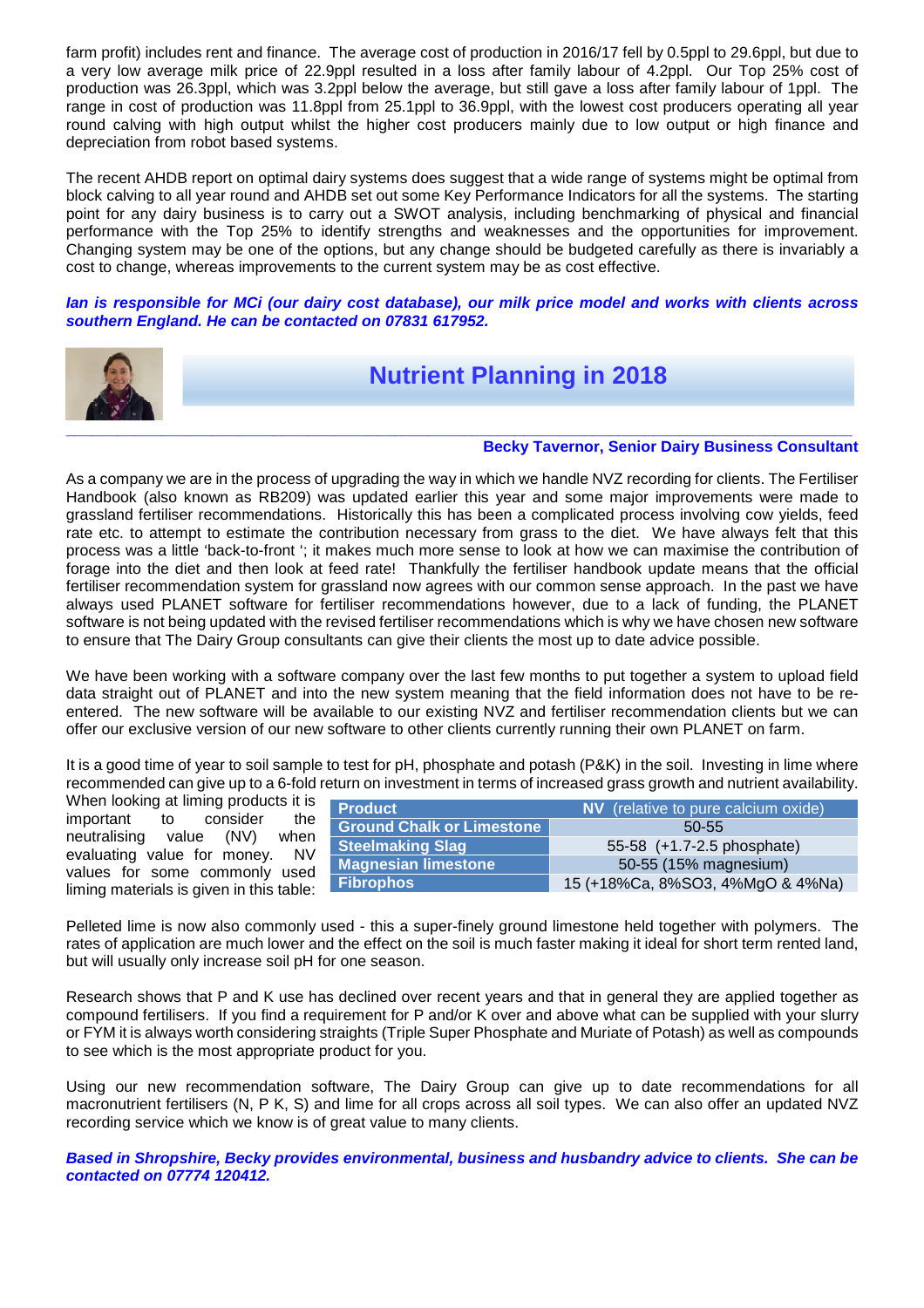

#### **\_\_\_\_\_\_\_\_\_\_\_\_\_\_\_\_\_\_\_\_\_\_\_\_\_\_\_\_\_\_\_\_\_\_\_\_\_\_\_\_\_\_\_\_\_\_\_\_\_\_\_\_\_\_\_\_\_\_\_\_\_\_\_\_\_\_\_\_\_\_\_\_\_\_\_\_\_\_\_\_\_\_\_\_\_\_\_\_\_\_\_\_\_\_\_\_\_\_\_\_\_ Will Hawkyard, Principal Consultant**

Milk from forage figures in the UK are very variable. Whatever yield level a herd is at, achieving 3000 litres/ow and moving on towards 4000 litres/cow from forage should be very realistic and achievable targets. The recently released AHDB KPI's include the following for milk output from forage per cow:

| KPI                              |      |      |
|----------------------------------|------|------|
| Milk output from forage (litres) | 2600 | 2400 |

Much of the focus in recent years has rightly been on grazing systems and making the most of grazed grass. The vast majority of dairy herds are also heavily reliant on conserved forages, particularly grass and maize silages and to maximise milk from forage, the aim must be to utilise these to their full potential.

As cattle get settled on winter diets now is a good time to appraise a series of very basic but important factors that impact significantly on performance of ensiled forages:

### **All Forages**

- Appraise silage stocks is there enough silage of the desired quality to feed for the required feeding period? If not, try and pinpoint why – disappointing crop yields, high wastage or feeding more stock than planned. Understanding why will help you plan cropping for 2018 to adjust for shortfalls.
- Ensure that you know the analysis of all forages and all cuts. Core samples after grass has been in the pit for 4 weeks will give a good indication of quality and can be followed up with regular face samples whilst being fed. This will allow diet changes to be planned and, where practical, different silages to be allocated to different stock.
- Use the silage analyses to review forage quality; providing high quality forage is the key to maximising milk from conserved forage and reducing the level of concentrate feeding required. Harvest date and management of the harvested crop during the ensiling process are two of the key determinants of forage quality; if silage quality is suboptimal, review both and incorporate any changes into your plan for 2018.

### **Grass Silage**

- Take the time this winter to review grass silage clamps. How much wastage is there? Can this be reduced in 2018 by changing practice? Is there any flexibility in filling clamps that can be exploited to ensure that the best silage can always be kept for the milking herd?
- Ensure that you know which grass silage cut is where in your clamps. Ideally mark the clamp walls when a new cut goes in, this will allow diet changes to be planned for.

### **Maize Silage**

- Ideally new season maize should not be fed immediately but left in the pit to ferment for several weeks before starting to feed it. Were you able to do this this year? If not how much extra maize would you have to grow to do this?
- If maize under plastic is not an option consider using a very early maturing variety for part of the acreage to pull harvest forward by 1-2 weeks to fill the gap until main maize harvest is done.



These are all obvious points but are regular issues we come across. Addressing these where applicable will help improve herd and subsequently business performance.

### **Will specialises in business and farm management issues and can be contacted on 07831 477296.**

# **News in Brief.............**

**Staff Issues -** the press is full of news about staff shortages when the UK leaves the EU. A recent RABDF report says that "EU Labour is critical to the UK dairy sector" and there is a lot of discussion during farm meetings about recruiting, retaining and managing staff. For some producers, increasing the level of automation may be a solution or part of it, particularly as some technology (robotic milkers, heat detection systems etc.) may be eligible for grant funding. For others, the use of contractors for specific operations such as foot trimming, heat detection and AI may reduce the number of full-time employees and relief required. However in most cases a core workforce with the necessary skills and aptitude to work with dairy cows is still necessary. At a time when competition for employees